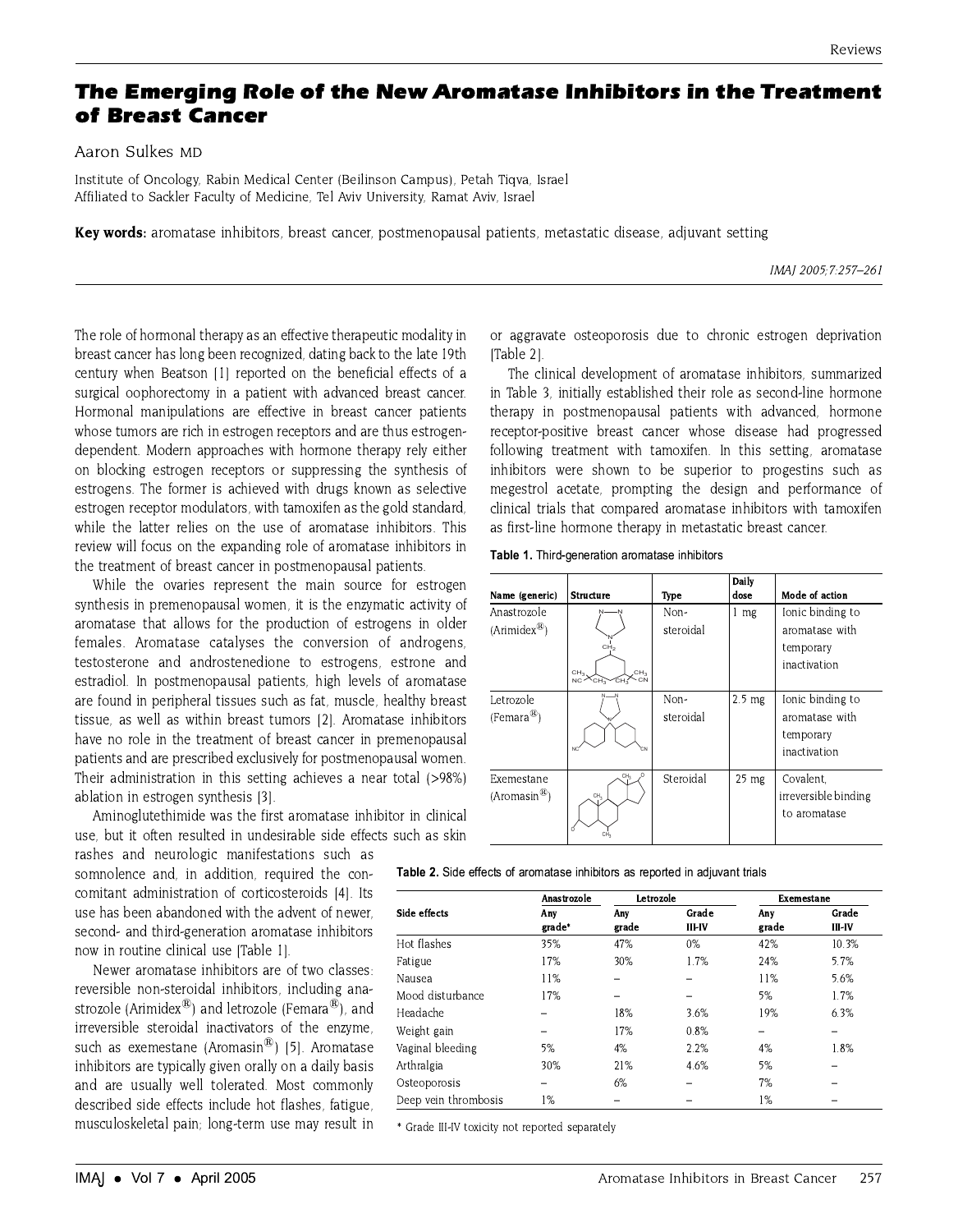| Aminoglutethimide                                              |
|----------------------------------------------------------------|
| Second- and third-generation Als                               |
| Als superior to megestrol acetate as second-line               |
| hormone therapy in metastatic breast cancer                    |
| Als better than tamoxifen as first-line therapy in             |
| advanced breast cancer                                         |
| Anastrozole better than tamoxifen in adjuvant setting          |
| Sequential use of tamoxifen and either letrozole or exemestane |
| more effective than tamoxifen alone as adjuvant therapy        |
|                                                                |

Table 3. Clinical developmental milestones of aromatase inhibitors in postmenopausal patients with hormone receptor-positive breast cancer

 $AI =$  aromatase inhibitors

I shall briefly review these trials of aromatase inhibitors in advanced disease and describe their expanding use in the adjuvant setting in patients with primary breast cancer.

## Aromatase inhibitors in advanced breast cancer Use as second line

For many years tamoxifen has been in use as first-line hormonal therapy in patients with receptor-positive advanced breast cancer, with progestins given following failure of tamoxifen. The efficacy of the newer aromatase inhibitors, as shown in their earlier clinical development, prompted the performance of phase III clinical trials comparing both anastrozole and exemestane with megestrol acetate in postmenopausal patients with advanced breast cancer following progression of disease with tamoxifen.

In 1996 Buzdar et al. [6] for the Arimidex Study Group reported an analysis of two parallel trials of similar design where anastrozole was given at a dose of either 1 mg or 10 mg daily and compared with megestrol acetate 160 mg orally every day. In the 764 study patients the clinical benefit rates of about 33% were similar for all three treatment arms. While gastrointestinal disturbances occurred more frequently in patients receiving the aromatase inhibitor, weight gain was more prominent in the megestrol acetate group.

A further analysis by the same group of investigators – focusing on survival results of these trials - revealed an advantage for anastrozole with a median survival of 27 months for the 1 mg dose and 25 months for the 10 mg dose, as compared to a median of 22 months for patients receiving megestrol acetate. The 1 mg daily dose of anastrozole thus resulted in a 5 month median survival advantage over the progestin [7]. The 2 year survival rate reached 55% for both anastrozole dosages and 46% for megestrol acetate, thus establishing the superiority of anastrozole over megestrol acetate as second-line hormonal therapy in patients failing tamoxifen.

In a further phase III trial that included over 250 patients, exemestane 25 mg/day orally was compared with megestrol acetate; clinical benefit favored the former  $-37\%$  vs. 34%, lasting a median of 14 and 11 months, respectively. The median survival had not been reached in the exemestane group at the time of analysis as compared to a median of 28 months in the megestrol acetate arm [8]. Quality of life assessment also favored the aromatase inhibitor in terms of global well-being and physical functioning. Hot flashes, nausea and fatigue were the most frequent side effects of

exemestane, reported by 10% or less of the patients and consistent with estrogen deprivation as a result of this therapy. Serum levels of estradiol were determined over time in about 60 patients in each arm; suppression was more pronounced and prolonged in patients receiving exemestane. Results of this trial point to exemestane as a treatment option in patients failing tamoxifen.

## **First-line clinical trials**

Both anastrozole and letrozole were shown in phase III trials to be superior to tamoxifen as a first-line hormone therapy in postmenopausal patients with advanced breast cancer. Boneterre et al. in Europe, Australia and South America [9], and Nabholtz and collaborators for the Arimidex Study Group in North America [10], reported simultaneously on two identically designed clinical trials in which over 1,000 patients who fulfilled the eligibility criteria namely, advanced breast cancer with either positive hormone receptors in their tumor or an unknown receptor status – were randomized to receive either anastrozole 1 mg daily or tamoxifen 20 mg daily. In both studies the therapeutic index favored the aromatase inhibitor. In both trials anastrozole was better tolerated and was associated with fewer thromboembolic events, 4%, as compared to 7-8% with tamoxifen, and with a lower incidence of vaginal bleeding. 1% vs. 3–4% in the tamoxifen subgroup. The incidence of other side effects such as hot flashes, nausea and weight gain were similarly distributed among both study arms. Clinical benefit, including a complete or partial remission and stabilization of disease for 6 months or longer, favored anastrozole, 59% vs. 46% for tamoxifen, for a median duration of response of 16 and 14 months respectively in the North American trial and was equally achieved (55%) in the European trial for a median of 15 months in both arms.

> Novel aromatase inhibitors are superior to tamoxifen in postmenopausal patients with hormone receptor-positive advanced breast cancer

Their identical design notwithstanding, the two trials were not homogeneous with regard to several characteristics of the participating patients. Two differences need to be particularly emphasized: in the North American trial a higher proportion of patients, 48%, presented with visceral disease when entering the trial as compared to less than 40% of patients in the European trial. In the latter trial, in as many as 55% of the patients the estrogen receptor status in their tumors was unknown, which is rather surprising since the trial was conducted in the latter part of the 1990s. Indeed, in the North American trial of Nabholtz et al. [10]. the proportion of patients with unknown hormone receptor status was 11%. When clinical benefit parameters were analyzed for patients with known estrogen receptor status in the European trial of Bonaterre's group, excluding those patients with unavailable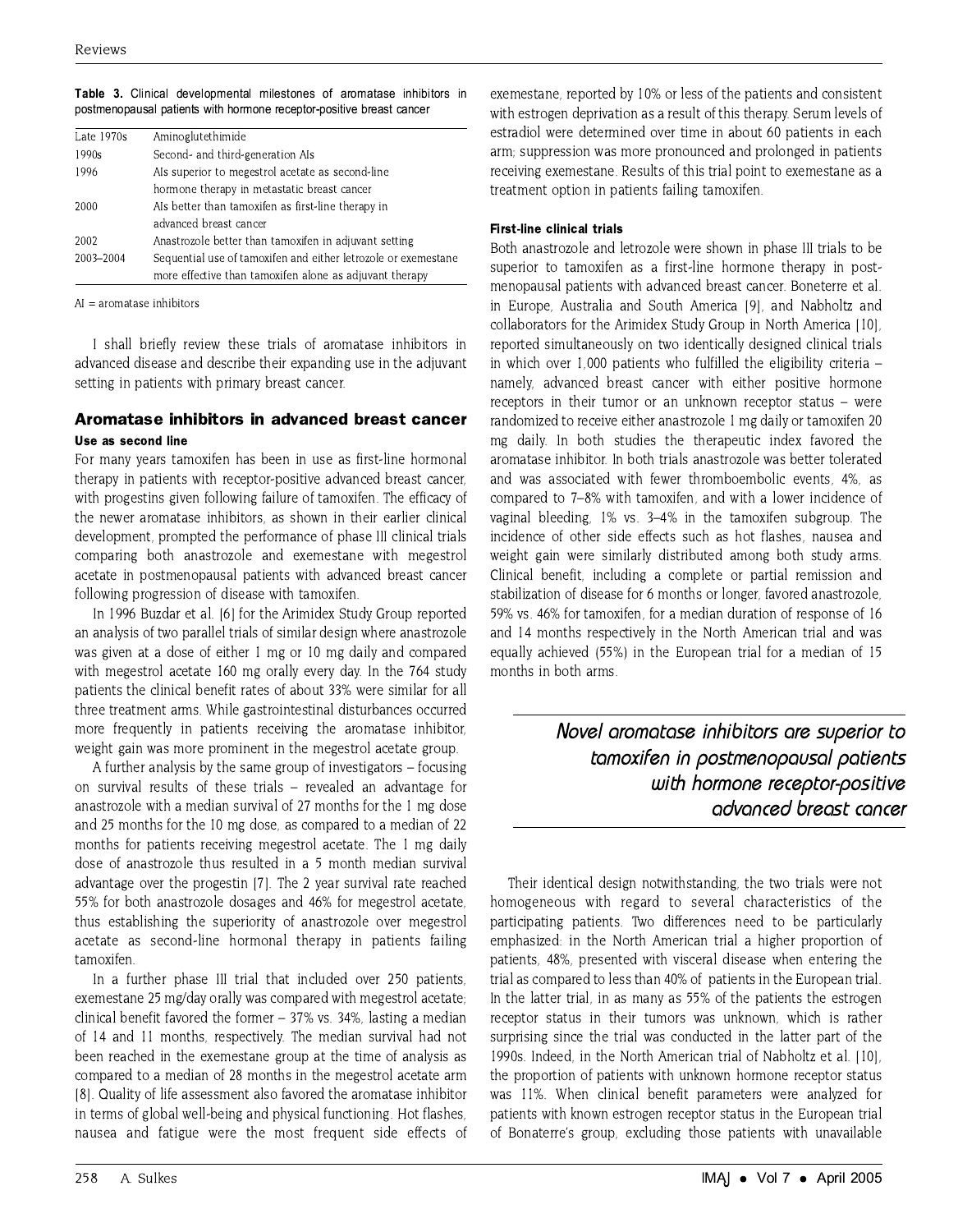information on estrogen receptors in their tumors, an advantage was observed for anastrozole in terms of time to progression, resembling the findings in the American trial where, as described. hormone receptor status was known for the majority of patients.

A combined analysis of these two trials was undertaken by the Arimidex Committee members and published in 2001 [11]. The combined analysis of the 1,021 total study population confirmed results of the individual trials, showing an advantage for anastrozole over tamoxifen with regard to the overall objective response rate (29% vs. 27%), clinical benefit (57% vs. 51%), and time to progression (8 vs. 7 months for all patients and 10 vs. 6 months for those with positive hormone receptors), leading the investigators to conclude that anastrozole is at least as effective as tamoxifen as first-line hormonal therapy in postmenopausal patients with advanced breast cancer. For patients with known positive hormone receptor status, anastrozole may be superior to tamoxifen and is, in fact, better tolerated. It should therefore be considered as standard first-line therapy in these patients.

Preliminaru data show a disease-free survival advantage and a decreased incidence of contralateral primary breast cancers for anastrozole as compared to tamoxifen and for the sequential use of tamoxifen and letrozole or exemestane vs. tamoxifen alone in the adjuvant setting

A further phase III trial comparing tamoxifen with a thirdgeneration aromatase inhibitor, letrozole, as first-line treatment for postmenopausal patients with metastatic breast cancer was reported in 2001, 6 months after the tamoxifen vs. anastrozole trials were published. In the letrozole-tamoxifen study - also a multi-institutional, international study (29 participating centers, including Israel) – just over 900 patients were accrued between 1996 and 1999 and randomized to receive either letrozole 2.5 mg a day or tamoxifen 20 mg daily, both orally [12]. Hormone receptor status

was known in two-thirds of the patients; a similar proportion of patients had evidence of soft tissue involvement, in 25% as the only site of disease activity. Clinical benefit was achieved in 49% of the patients in the letrozole group and in 38% of the patients who received tamoxifen ( $P = 0.001$ ). The median time to progression was prolonged in the letrozole arm (41 weeks) as compared to the tamoxifen group (26 weeks). An analysis of objective response (complete and partial remission) by baseline characteristics revealed that for patients who had received endocrine therapy in the adjuvant setting, letrozole was clearly superior with a

response rate of 29% while only 8% responded in the tamoxifen group ( $P = 0.002$ ). The objective response rates were 31% and 21% for letrozole and tamoxifen respectively in patients with known hormone receptor status ( $P = 0.003$ ) and 48% and 34% for patients with soft-tissue disease only, respectively ( $P = 0.04$ ), decreasing to 26% and 16% ( $P = 0.02$ ) for patients who also had visceral involvement. Best results were therefore achieved with letrozole in patients with no prior adjuvant hormone therapy who were hormone receptor-positive and had soft-tissue disease only. Both agents resulted in a similar incidence and type of side effects, the most frequently reported being hot flashes (15%) and nausea (5%); 2% of patients in the tamoxifen arm experienced thromboembolic phenomena as compared to 1% in the letrozole arm.

Of note, the results of this study were analyzed by geographic area of participating institutions (Europe, North America, and the rest of the world), and in all three, letrozole was better than tamoxifen in terms of time to progression, supporting the superior efficacy of the new-generation aromatase inhibitor, letrozole, over tamoxifen, as was also the case for anastrozole.

## Aromatase inhibitors in the adjuvant treatment of primary breast cancer

Until recently tamoxifen was the indisputable agent of choice in use in the adjuvant setting for patients with hormone-dependent primary breast cancer following locoregional treatment, given as sole systemic therapy or in conjunction with chemotherapy. A metaanalysis undertaken by the Early Breast Cancer Collaborators Group [13] confirmed the significant contribution of adjuvant tamoxifen in decreasing the odds of both recurrence and death from breast cancer. Results of recent clinical investigations, however, challenge the hegemony of tamoxifen as hormonal therapy in the adjuvant setting [Table 4]. The first of these studies, referred to as the ATAC trial, was designed as a three-arm randomized study to compare the efficacy of anastrozole with that of tamoxifen, or to both drugs given in combination (ATAC: Anastrozole, Tamoxifen, Anastrozole in Combination) [14]. The design of this trial was prompted, among other reasons, by results of an earlier Italian investigation that used the first-generation aromatase inhibitor, aminoglutethimide, as adjuvant therapy following treatment with tamoxifen [15]. At a median follow-up of 5 years a disease-free survival advantage was

Table 4. Summary of trials including aromatase inhibitors in the adjuvant setting

|                          |     | No. of   | Median<br>follow-up | Disease-free        |         | Reduction in<br>contralateral<br>breast cancer |
|--------------------------|-----|----------|---------------------|---------------------|---------|------------------------------------------------|
| Trial                    | Ref | patients | (months)            | survival            | P       | in AI arm                                      |
| ATAC                     | 16  | 9.366    | 47                  | 86.9% (anastrozole) | 0.03    | 43%                                            |
|                          |     |          |                     | 84.5% (tamoxifen)   |         |                                                |
| Tamoxifen alone          | 19  | 4.742    | 30                  | 86.8%               | < 0.001 | 50%                                            |
| vs. tamoxifen $\epsilon$ |     |          |                     |                     |         |                                                |
| exemestane               |     |          |                     | 91.5%               |         |                                                |
| Tamoxifen &              | 17  | 5.187    | 29                  | 87%                 | < 0.001 | 46%                                            |
| placebo vs.              |     |          |                     |                     |         |                                                |
| tamoxifen $\epsilon$     |     |          |                     | 93%                 |         |                                                |
| letrozole                |     |          |                     |                     |         |                                                |
|                          |     |          |                     |                     |         |                                                |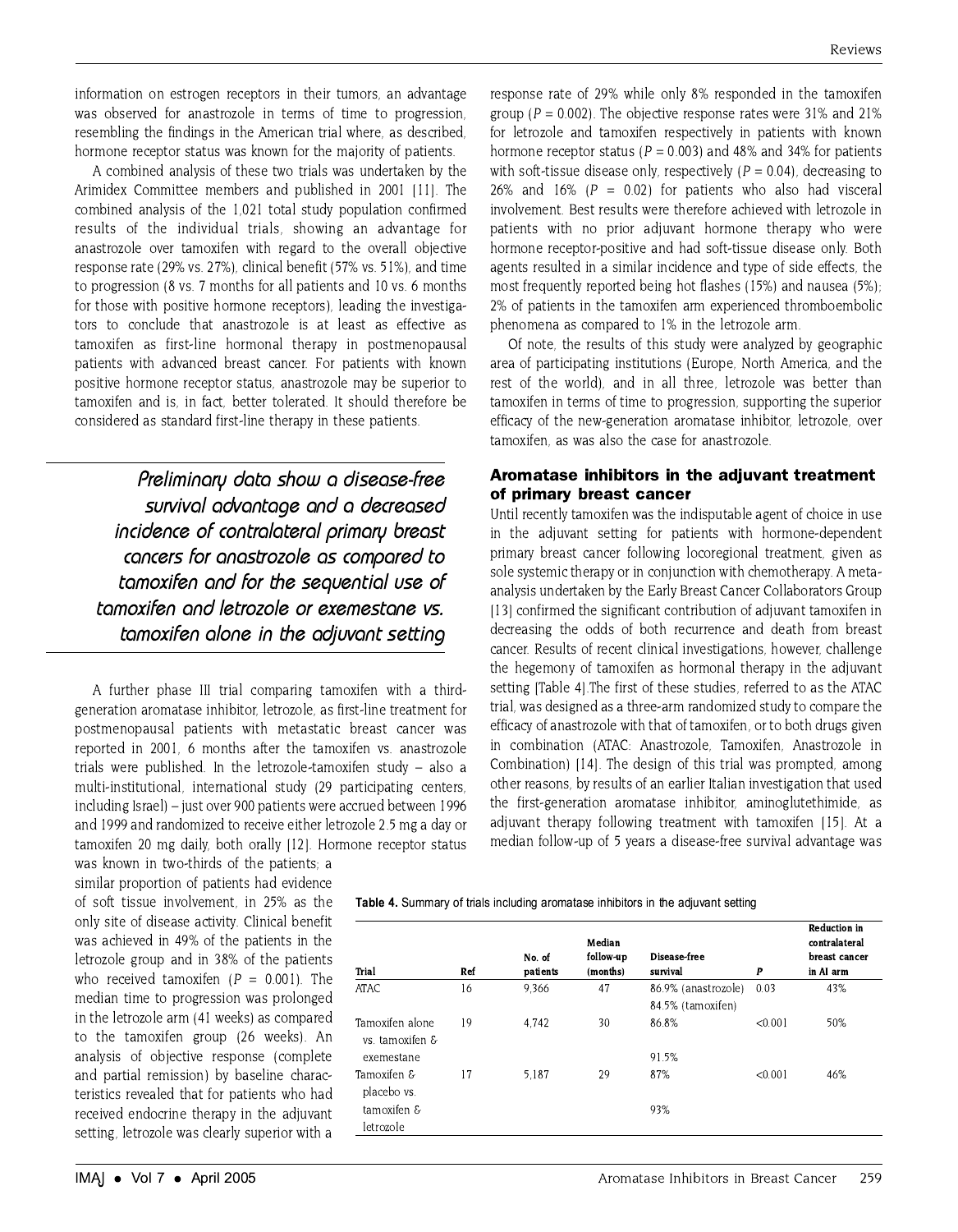shown for the cohort of patients receiving both drugs, tamoxifen and aminoglutethimide, in sequence.

The ATAC trial is undoubtedly one of the largest ever undertaken in clinical oncology, with an accrual of over 9,000 postmenopausal patients with primary breast cancer following local therapy; 84% of the patients were known to harbor estrogen receptor-positive tumors and 21% had received adjuvant chemotherapy prior to the onset of therapy with either anastrozole 1 mg, tamoxifen 20 mg, or anastrozole 1 mg concomitantly with tamoxifen 20 mg  $-$  all given daily by mouth for a total treatment period of 5 years [14]. An initial analysis of the preliminary results published in 2002 after a median follow-up of 33 months revealed an advantage in terms of diseasefree survival and in the incidence of a second primary tumor in the contralateral breast for patients randomized to the anastrozole arm. The results for patients receiving anastrozole and tamoxifen in combination did not differ from those observed with tamoxifen as a single agent. For the smaller subgroup of patients previously treated with adjuvant chemotherapy, no significant difference in outcome was observed between treatment arms. Treatment in all three arms was usually well tolerated. Anastrozole resulted in side effects such as hot flashes, fatigue, arthralgias and myalgias, which were mild to moderate in the vast majority of patients [14].

In a more recent update of the ATAC trial 1161, at a median follow-up of 47 months, anastrozole as a single agent continues to show a statistically significant advantage in disease-free survival over tamoxifen, with an absolute difference of 2.4% (86.9% vs. 84.5%, respectively) for all patients, increasing to 2.9% for the subgroup of patients with hormone-receptor positive tumors.

While the ATAC trial compared a SERM and a new-generation aromatase inhibitor, more recent trials have focused on investigating the potential advantage of the sequential use of an aromatase inhibitor once the established 5 year treatment period of tamoxifen therapy has elapsed or, in an alternative design, discontinuing tamoxifen after 2-3 years and substituting tamoxifen by an aromatase inhibitor until completion of 5 years of treatment. In the first of these trials. Goss and associates randomized close to 5,200 postmenopausal patients with early-stage breast cancer to receive 5 years of adjuvant tamoxifen followed by a placebo, or to continue therapy with letrozole 2.5 mg daily for an additional 5 years. Interim results were published in November 2003, at a median follow-up of 2.4 years [17]. First breast cancer-related events, defined as either a local or distant recurrence or a new primary in the contralateral breast, occurred more frequently in the tamoxifen-only group ( $n=132$ ), as compared to 75 events recorded in the subgroup of patients treated with letrozole, for an estimated 4 year disease-free survival of 87% and 93%, respectively ( $P = 0.001$ ). Treatment with letrozole resulted in a relative reduction of 46% in the incidence of contralateral breast cancer. In view of these differences in the rates of events observed at the first interim analysis, the monitoring committee of the trial recommended its early termination, and patients in the placebo arm were allowed to cross over to letrozole. Letrozole was usually well tolerated, with mild to moderate arthralgias and myalgias, hot flashes and fatigue being the most frequently reported side effects. Long-term administration of letrozole and other aromatase inhibitors can be associated with osteoporosis; patients should therefore be monitored for bone density, and treatment with calcium supplements. vitamin D and bisphosphonates should be considered accordingly  $[18]$ 

The early termination of the trial with crossover from placebo to letrozole confounds a possible survival advantage with the latter. Five years of therapy with letrozole cannot be recommended on the basis of this study since none of the participants have been followed that long at publication of the initial analysis, which in fact evaluated 2-3 years of treatment with this agent.

Other ongoing trials, one in the U.S. and two in Europe (Austria, Spain), are exploring the possible benefit of adding an aromatase inhibitor after 5 years of adjuvant tamoxifen (unpublished results). In a trial by Coombes and co-workers [19] for the Intergroup Exemestane Study, 4.742 postmenopausal patients with early breast cancer were randomized after 2 or 3 years of adjuvant tamoxifen to either complete 5 years of therapy with this agent or to switch to exemestane, 25 mg a day until the completion of 5 years of adjuvant hormone therapy. At a median follow-up of 2.5 years after randomization, exemestane resulted in a 32% reduction in the risk of relapse, corresponding to a 5% absolute benefit in diseasefree survival (92% vs. 87% respectively with or without exemestane). Moreover, a decreased incidence of contralateral breast cancer was also observed in the exemestane arm, 9 cases, as compared to 20 contralateral cancers in the group receiving tamoxifen alone. No difference in overall survival between the two treatment arms is apparent at present. Exemestane resulted in a higher incidence of arthralgias (5%) and diarrhea (4%) than tamoxifen, and in an increased incidence of osteoporosis; thromboembolic events occurred more frequently with tamoxifen, 2.4% vs. 1.2% with exemestane.

The trials described above challenge the widely accepted treatment strategy of adjuvant therapy with single-agent tamoxifen in patients with hormone receptor-positive breast cancer, since switching to an aromatase inhibitor has resulted in improved disease-free survival; however, follow-up has been short and mature data on the possible impact on survival are still lacking.

The sequential use of an aromatase inhibitor and tamoxifen provides additional options for improving the outcome of adjuvant endocrine therapy for postmenopausal patients with hormone receptor-positive early breast cancer. Five years of tamoxifen monotherapy might be suboptimal in many of these patients. However, the optimal sequencing and duration of combined endocrine therapy with tamoxifen and an aromatase inhibitor in the adjuvant setting remains unsettled and is being investigated.

Finally, some data are now emerging from the use of an aromatase inhibitor as preoperative (neoadjuvant) therapy in postmenopausal patients with primary breast cancer. Ellis and colleagues [20] conducted a phase III endocrine therapy trial, comparing 4 months of preoperative therapy with either letrozole 2.5 mg a day or tamoxifen in postmenopausal patients with estrogen receptor-positive breast cancer not deemed eligible for breast-conserving surgery at diagnosis, in order to compare

SERM = selective estrogen receptor modulator